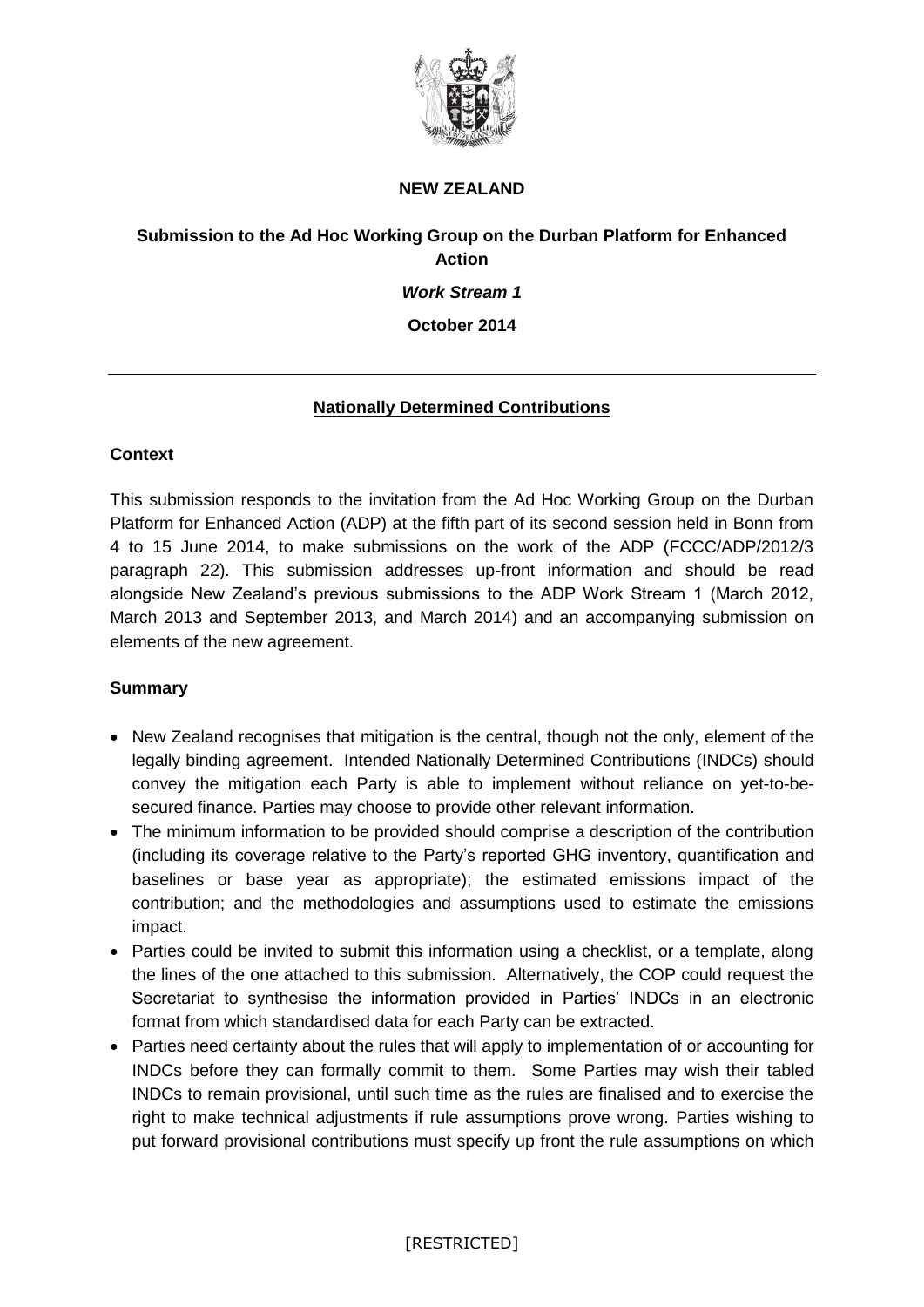this provisionality depends. Alternatively, a decision could be taken that rules under the 2015 agreement will not be applied retrospectively.

- The objectives of the consultative process are:
	- (i) to allow Parties to understand clearly what each INDC means
	- (ii) to allow Parties to assess for themselves whether each INDC represents a fair effort given the Party's national circumstances (recognising this is a political judgment and should not be the basis for requiring change);
	- (iii) to make an assessment of the aggregate ambition represented; and
	- (iv) to encourage those who have not done so to table an INDC.
- New Zealand suggests specific steps for a UNFCCC consultative process that is transparent, pragmatic and efficient.
- INDCs will need to be recognised formally by the Paris COP, for example by a noting decision, and subsequently finalised by submission to the Secretariat along with the Party's instrument of ratification.

### **Objectives of INDCs**

In Warsaw Parties agreed to submit intended nationally determined contributions ahead of the Paris meeting because we have a collective and universal interest in understanding individual and aggregate mitigation efforts before we can conclude an agreement. Mitigation is central to the INDC process because collective mitigation action will determine the climate change impacts faced by Parties (and therefore what adaptation is needed), and certainty about others' intended individual mitigation action will influence the individual mitigation action Parties ultimately commit to. These objectives should drive the Lima COP's decisions about up-front information requirements and the review process so as to ensure they will support efficient assessment and aggregation of the impact of intended mitigation actions.

2. The primacy of mitigation in the INDC process should be reflected in the up-front information provided. Other elements of the new agreement will be defined in separate parallel processes (see accompanying New Zealand submission on elements of a negotiating text). Given the content, legal form of, and rules underpinning the new agreement have yet to be finalised, Parties must look to make progress on INDCs in a way that does not prejudge the outcome of the decisions on these points. Issues such as the nature of adaptation obligations should therefore be determined by our collective adaptation objectives, and not as a by-product of a process to provide clarity about mitigation.

3. New Zealand recognises national determination of mitigation contributions as a major step forward in our efforts to secure an effective agreement. It is a natural consequence of national determination that mitigation contributions will be varied, and the information needed to provide clarity, transparency and understanding of them will vary too. There is no logic to determining up-front information requirements on any basis other than the nature of the contribution being explained. Proposals to differentiate up-front information according to a binary view of development status cannot promote clarity, transparency, and understanding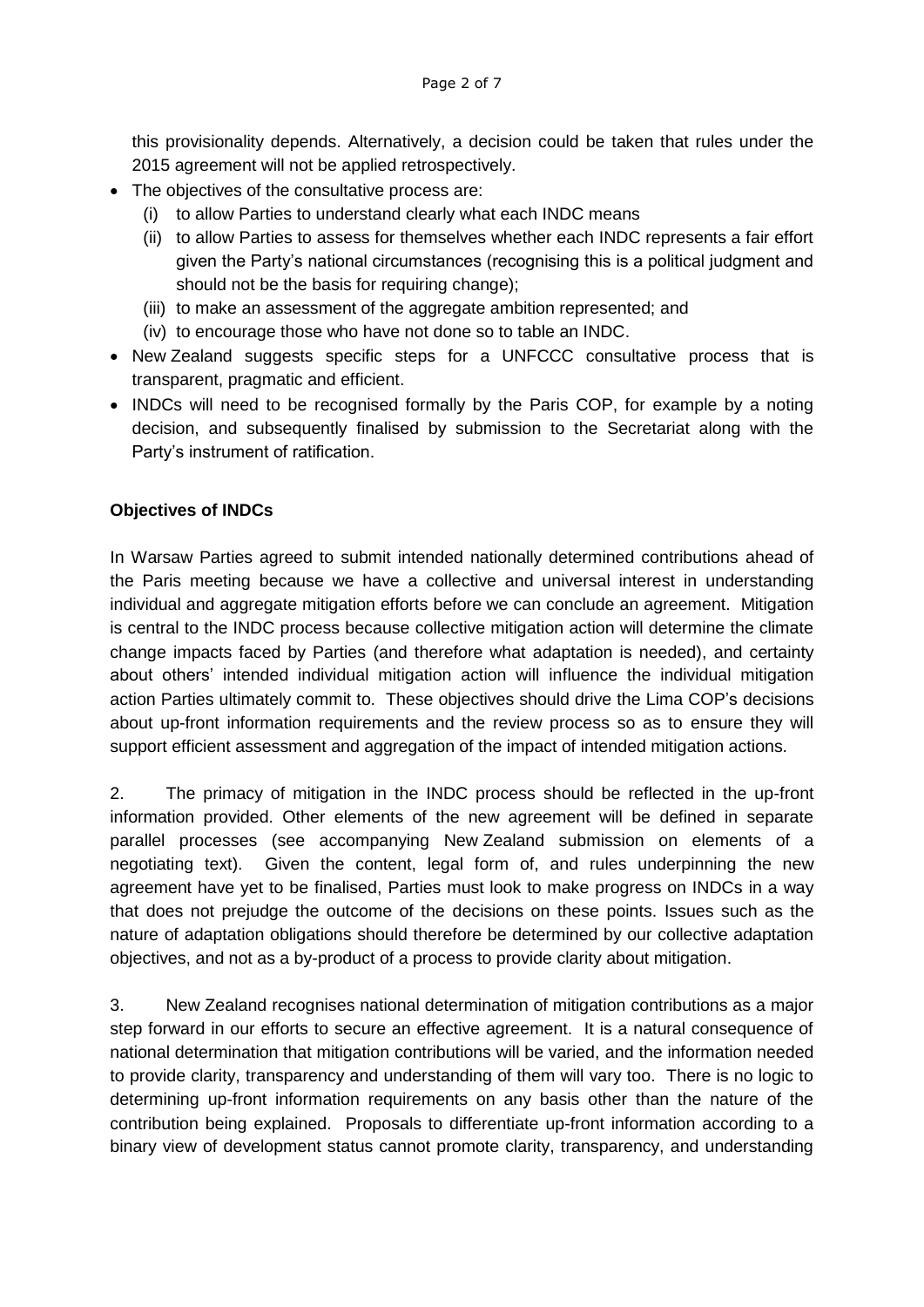of the estimated impacts of each contribution. These proposals prejudge the outcome of the negotiation in respect of differentiation and New Zealand cannot support them.

### **Up-front information**

4. Contributions under the new agreement need to be tabled with sufficient and consistent information to enable Parties to understand the contribution each Party proposes to make. Parties need to understand both the aggregate level of ambition represented by the sum of INDCs and the individual level of effort that is being undertaken by each Party.

5. The nationally determined nature of contributions could result in a broad spectrum of types of contributions. New Zealand has previously proposed that a template, or checklist, could help Parties to bring forward their contributions in a consistent and comparable way. We have revised our previously submitted template, taking into account views expressed by Parties during the recent sessions of the ADP. This revised template sets out the information we consider essential to enhancing understanding of each Party's mitigation action and to enable the aggregate impact of proposed mitigation action to be calculated.

### *Individual level of effort*

6. Each Party should table the most ambitious mitigation contribution its national circumstances will allow it to undertake. Parties will seek reassurance that actions of all Parties are broadly comparable in ambition, taking into account national circumstances. Accordingly, Parties' up-front information should make clear the level of effort proposed. We have allowed space in our revised template for Parties to provide an explanation of why their INDC represents appropriate ambition for their national circumstances – the "supporting narrative".

7. New Zealand views the following three pieces of information as essential for enhancing understanding of the individual level of effort:

- (i) the coverage of the contribution relative to the Party's overall emissions profile (as recorded in its latest GHG inventory);
- (ii) estimated macro-economic impact and marginal cost of abatement; and
- (iii) the supporting narrative.

## *Aggregate level of ambition*

8. New Zealand views the following three pieces of information as essential for enhancing understanding of the aggregate level of ambition:

- (i) the coverage of the contribution and metrics for its quantification (including baselines or base year as appropriate);
- (ii) the estimated emissions impact of the commitment;
- (iii) the methodologies and assumptions used to estimate the emissions impact.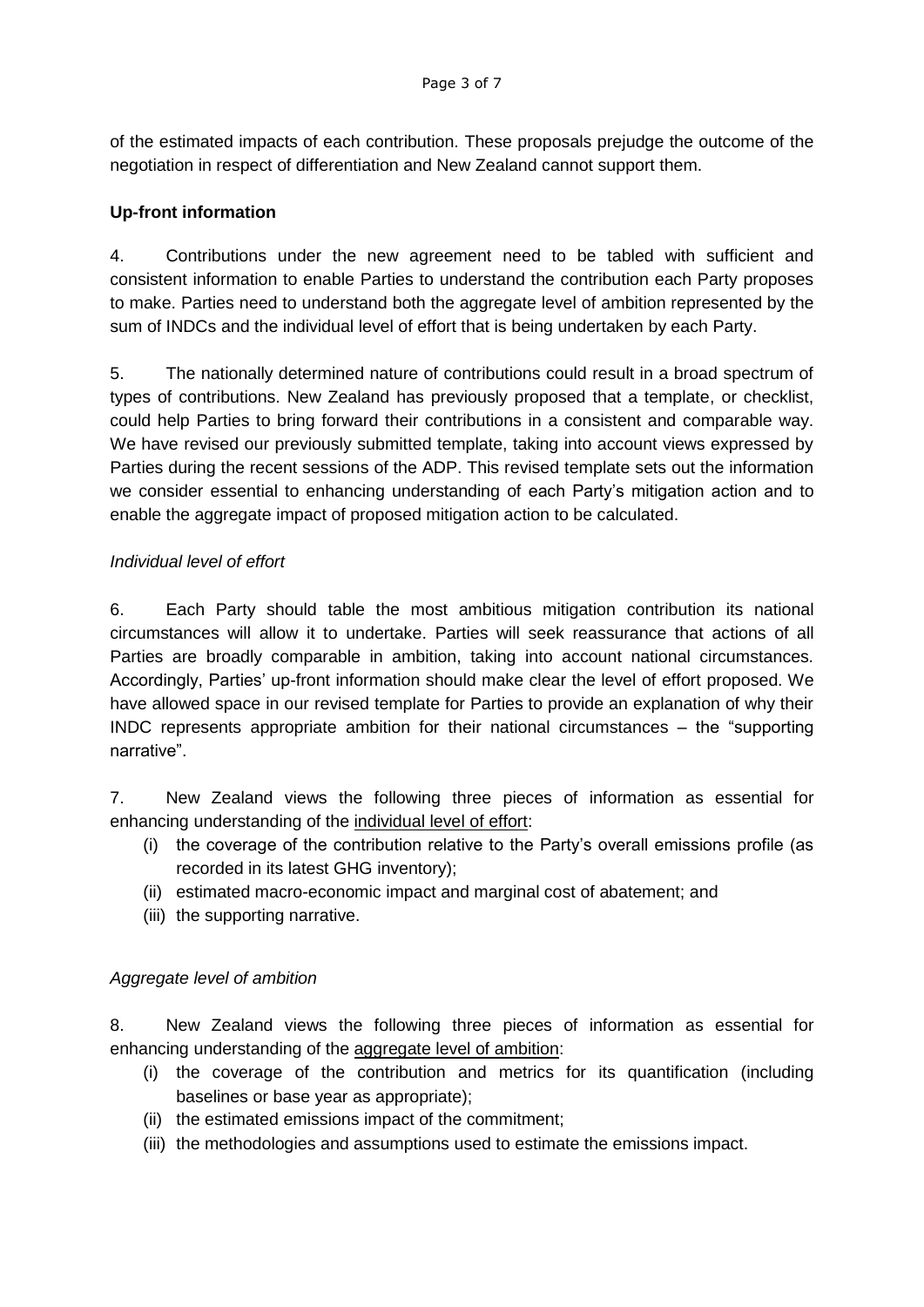9. New Zealand notes that the emissions impacts of absolute, economy-wide targets are relatively easy to aggregate. If Parties, according to their national circumstances, elect to table different types of contribution, then the ex-ante information provided should allow other Parties' to understand the estimated quantified impact of such contributions.

### *Provisionality*

10. INDCs will be submitted prior to the ADP reaching agreement on the rules under which mitigation contributions will be implemented and accounted for. Parties will need to make assumptions about application of rules in order to quantify their contributions. Different rule sets can, in some instances, have a material impact on this quantification. If the finalised rules depart from the assumptions applied by a Party to its INDC, the Party's ability to implement the commitment may be adversely affected, for example because the cost may increase materially. It would be inequitable to hold a Party to an INDC founded on assumptions about rules that subsequently prove to be incorrect, and a technical adjustment should be allowed for.

11. At the same time, it is not helpful to Parties' understanding of individual and collective ambition if INDCs are changed without good cause. Adjustments must be confined to circumstances where changes between assumed and final rules have a material impact. For this reason, any assumptions about rules that could have a material impact on the Party's contribution will need to be clearly articulated in the up-front information accompanying the INDC. Our template anticipates this, by providing fields, for example, for disclosure of assumptions for both land sector accounting and use of markets. Alternatively, another option that could help address the potential risks of a time-lag between tabling INDCs and clarifying rules is for Parties to agree that rules will not apply retrospectively.

#### **New Zealand proposes that the Lima COP:**

- **Decides that the minimum up-front information requirements for all Parties comprise coverage of the contribution and metrics for its quantification (including baseline or base year); an estimate of the emissions impact of the contribution; and disclosure of the methodologies and assumptions used to estimate the emissions impact;**
- **Invites Parties to use a template or checklist to submit their INDCs;**
- **Acknowledges the need for a technical adjustment process should rules assumptions underpinning INDCs prove incorrect and have a material impact, for example on cost.**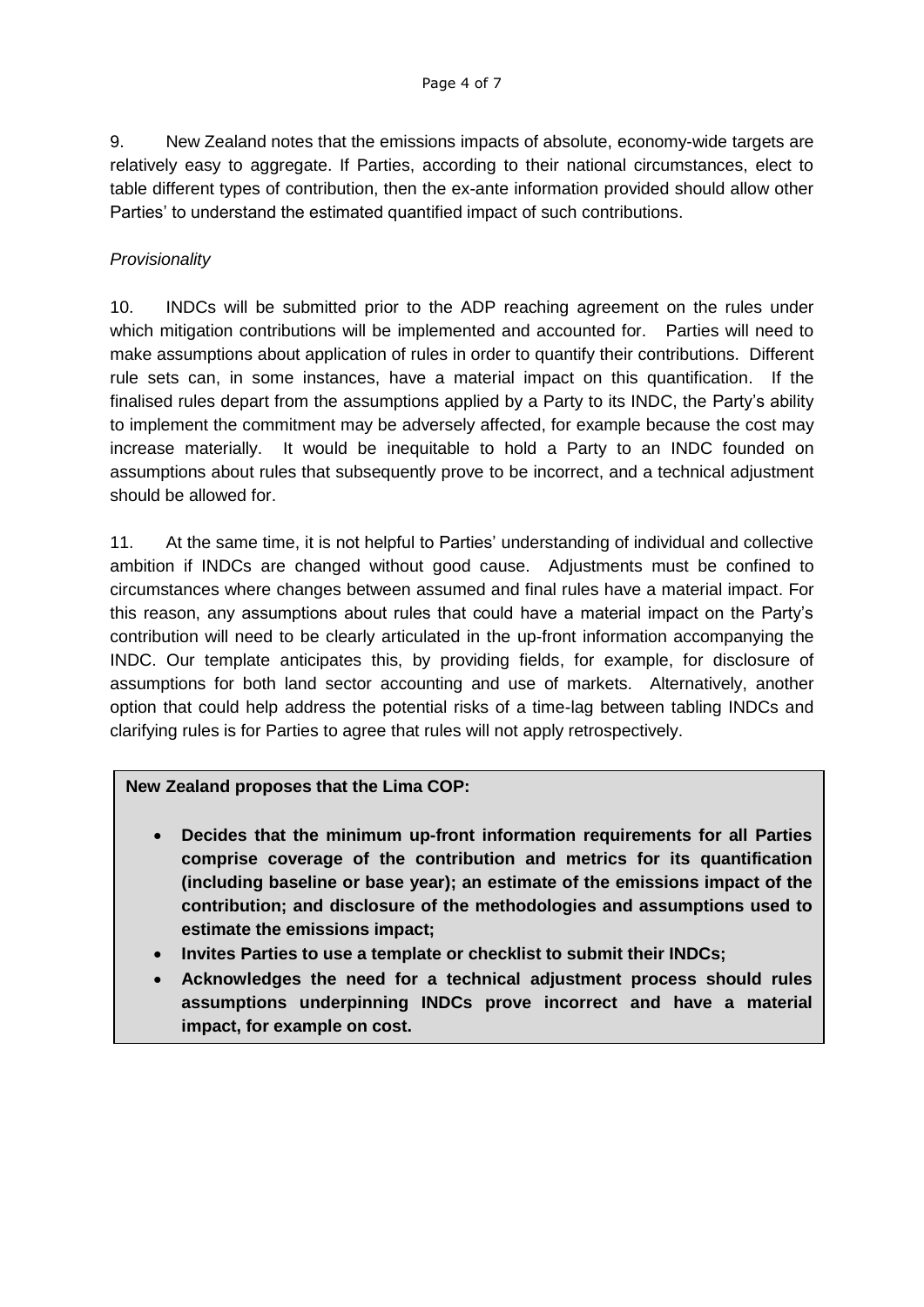## **Consultative process**

12. New Zealand sees the aims of the consultative process as allowing Parties to arrive at a clear understanding of the contribution each other Party proposes to make and allowing aggregation of the collective impact of the contributions proposed. This understanding, together with a clearer picture of the landscape of rules that will be applied, is necessary to generate sufficient confidence to allow Parties to finalise their own contributions. Having agreed that contributions will be nationally determined, Parties should not use the process to re-determine the contributions to be made by others. Parties may, of course, choose to adjust their own contributions upwards, on the basis of the consultation, and such adjustments should be actively encouraged.

13. The process needs to be designed in a way that takes account of the available time. It will be necessary to use time efficiently inside and outside the UNFCCC and to prioritise attention to areas of greatest uncertainty. The consultative process should be conducted in a manner which is clear, transparent, pragmatic and streamlined. To this end, New Zealand suggests the process comprise the following steps:

- 1. Parties submit INDCs by March (or at the latest ahead of the June meeting), and these are published by the Secretariat on the UNFCCC website when received;
- 2. The Secretariat synthesises the information provided in an electronic format from which standardised core data for each Party can be extracted (or provides an online tool for Parties to complete setting out their own core data);
- 3. An aggregate calculation of emission reductions is made and published online by the Secretariat;
- 4. A written Q&A process is conducted via an online forum accessible to the public;
- 5. The aggregate data is discussed at the June session with a view to encouraging those Parties that have not yet submitted INDCs to do so as soon as possible, and identifying and overcoming barriers that may have prevented them from submitting;
- 6. Parties have an opportunity to engage bilaterally/regionally/plurilaterally outside and in the margins of the UNFCCC meetings to enhance their understanding of submitted INDCs;
- 7. Throughout the process Parties have an opportunity to revise INDCs upwards, including in response to the Q&A and direct consultation;
- 8. The Secretariat will update its synthesis of data received and maintain a running tally of the aggregate emission impact represented by proposed contributions.

14. At Paris, Parties' INDCs will be recognised formally by the COP and become NDCs. This may be achieved, for example, by a noting COP decision. New Zealand suggests that Parties' mitigation commitments for the first commitment cycle under the new agreement would be finalised on their submission to the Secretariat along with the Party's instrument of ratification – indeed, submission of a finalised NDC would be required for ratification.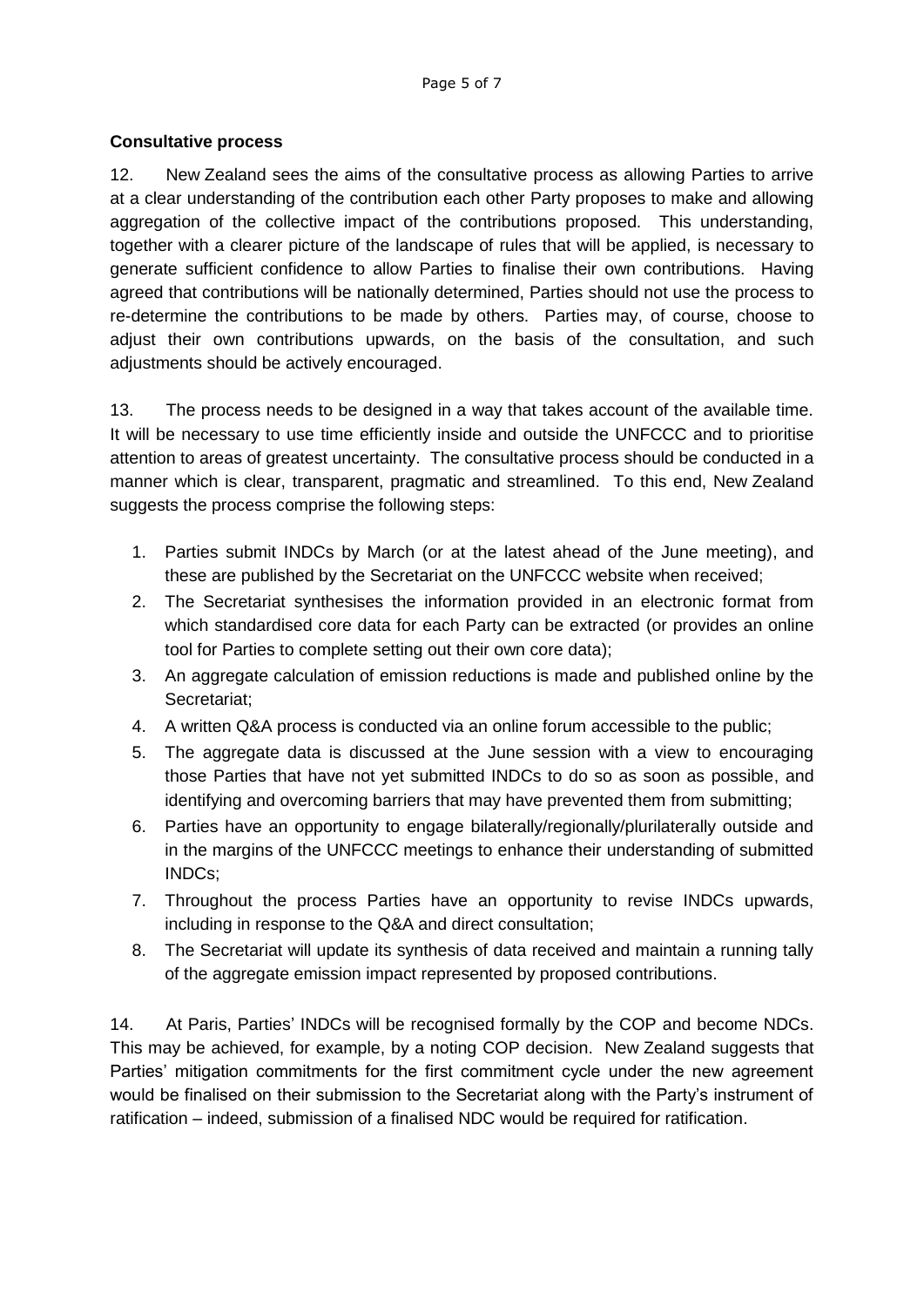**New Zealand proposes that the Lima COP request the Secretariat to:** 

- **compile, aggregate and synthesise the information submitted by Parties in their INDC, with a view to estimating the aggregate impact of proposed mitigation action, in an electronic format that allows standardised data about each Party or, alternatively, provides an online tool which Parties will complete for this purpose;**
- **present Parties with this synthesis report at a session of the ADP, to be held after the first half of 2015 but prior to COP21 and update the report as required;**
- **make arrangements for a review process that is transparent, pragmatic and efficient, for example by providing for online written Q&A that is accessible to the public.**

### **Conclusion**

15. New Zealand looks forward to an in-depth discussion of these matters at the October 2014 meeting of the ADP in Bonn.